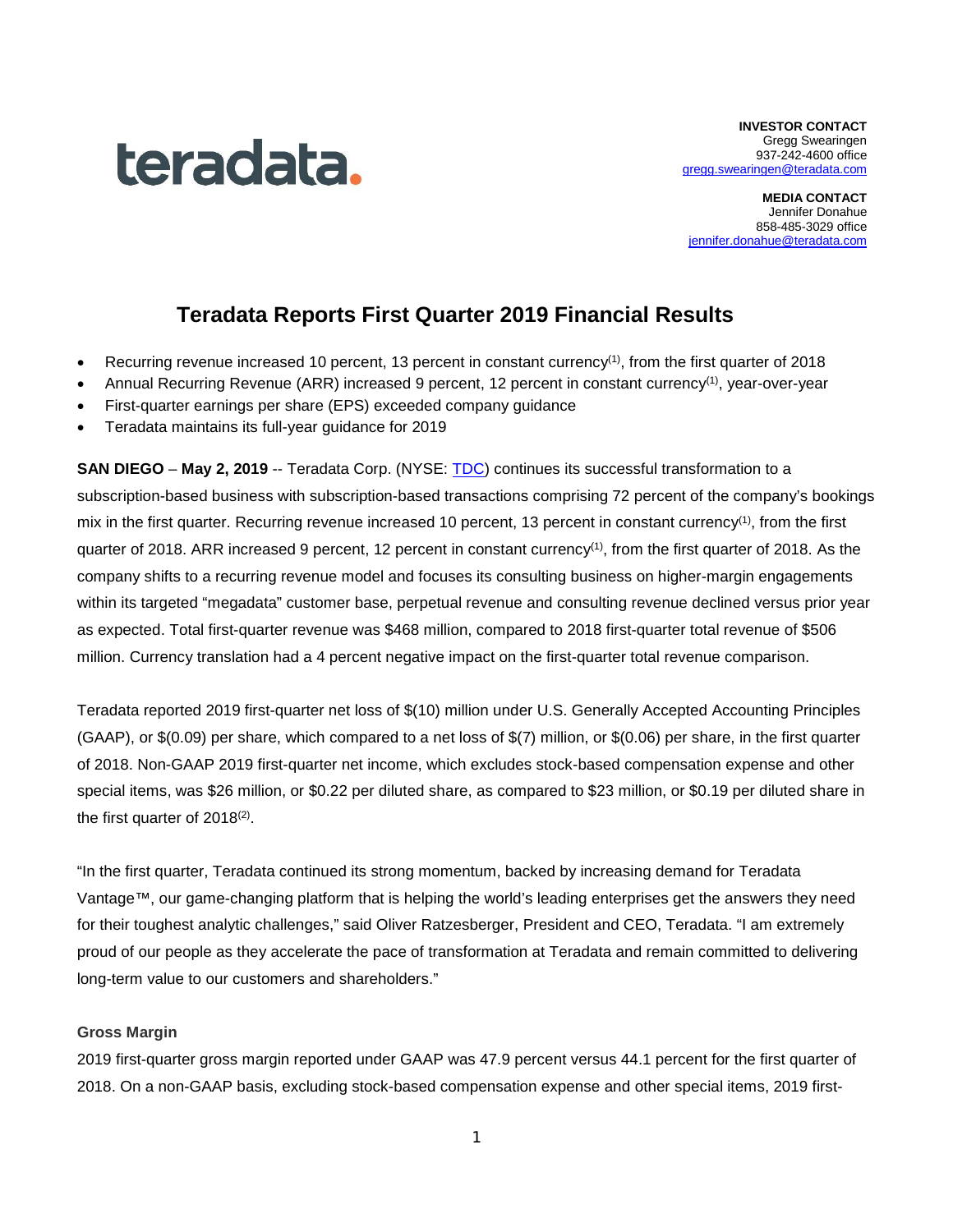quarter gross margin was 51.5 percent, versus 48.4 percent in the prior-year period<sup>(2)</sup>. Gross margin was higher year over year due to a higher mix of recurring revenue as part of total revenue.

#### **Operating Income**

2019 first-quarter operating loss reported under GAAP was \$(5) million which compares to \$(4) million in the first quarter of 2018. On a non-GAAP basis, excluding stock-based compensation expense and other special items, 2019 first- quarter operating income was \$41 million versus \$35 million in the first quarter of 2018<sup>(2)</sup>. The increase in non-GAAP operating income was due to higher gross margins and lower operating expenses compared to the prior-year period.

#### **Income Taxes**

Teradata's 2019 first-quarter tax rate under GAAP was 0.0 percent compared to 12.5 percent in the first quarter of 2018. Excluding special items, Teradata's non-GAAP 2019 first-quarter tax rate was 27.8 percent versus 25.8 percent in the first quarter of 2018<sup>(2)</sup>.

#### **Cash Flow**

During the first quarter of 2019, Teradata generated \$49 million of cash from operating activities compared to \$184 million in the same period of 2018. During the quarter, Teradata used \$16 million for capital expenditures and additions to capitalized software development costs, versus using \$28 million in the first quarter of 2018. Teradata's 2019 first-quarter free cash flow was \$33 million, compared to \$156 million in the first quarter of 2018<sup>(3)</sup>. The company used approximately \$29 million of cash in the first quarter of 2019 related to reorganizing and restructuring its operations and go-to-market functions to align to its strategy, reducing free cash flow.

#### **Balance Sheet**

Teradata ended the first quarter 2019 with \$723 million in cash. During the first quarter of 2019, Teradata repurchased 1.2 million shares of the Company's common stock for approximately \$58 million. At the end of the first quarter, Teradata had approximately \$230 million of Board authorization remaining for share repurchases.

As of March 31, 2019, the Company had total debt of \$559 million, including \$59 million of outstanding finance lease obligations. There were no funds drawn on the company's \$400 million revolving credit facility as of March 31, 2019.

### **Guidance**

For the full-year 2019, Teradata continues to expect 70 percent or more of its bookings mix to be subscriptionbased, ARR to increase in the range of 11 percent to 12 percent, and recurring revenue to increase approximately 10 percent to 11 percent.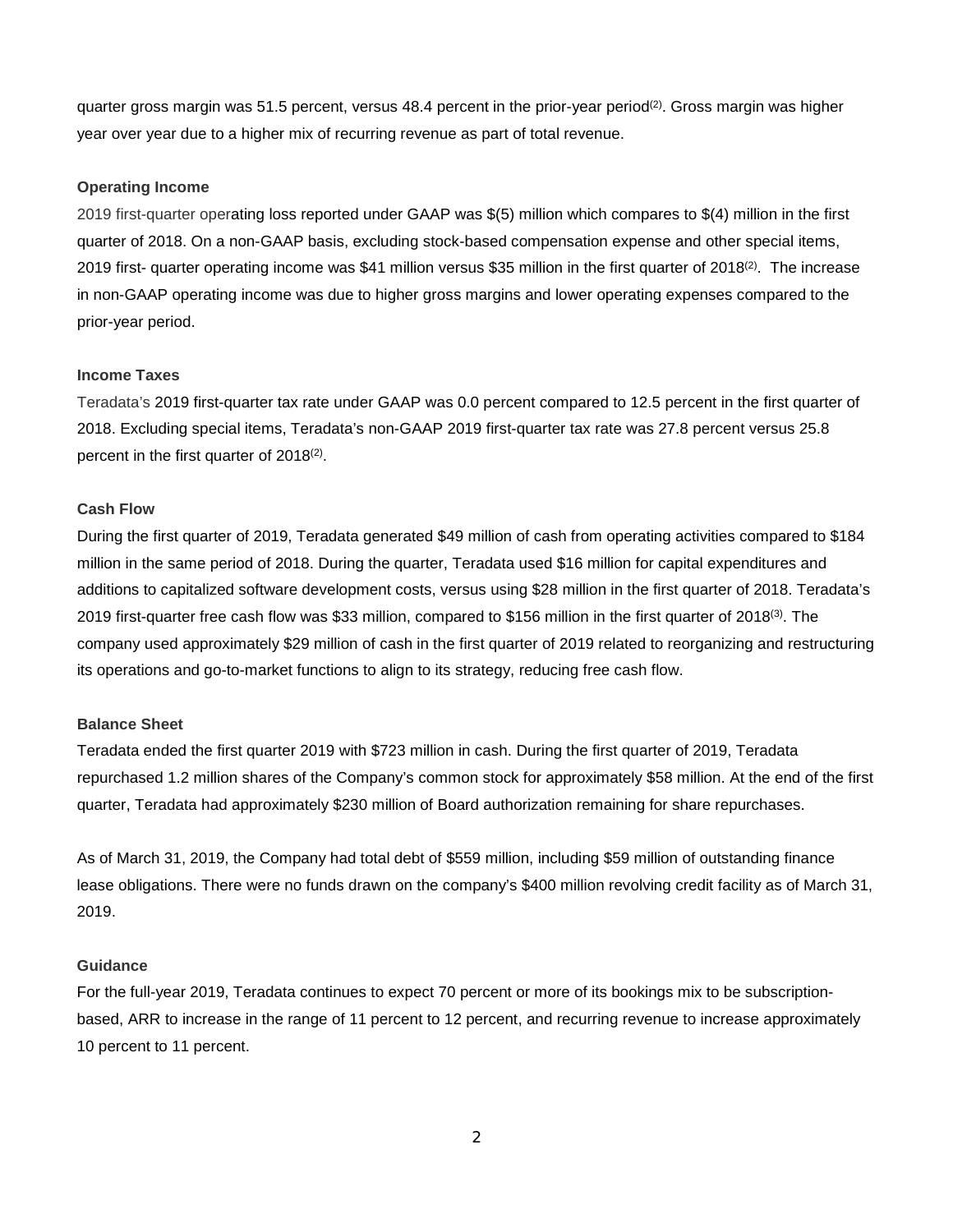2019 perpetual revenue is expected to decline at the high end of its prior guidance range of \$150 million to \$200 million versus 2018 due to the faster than anticipated transition to subscription-based transactions.

The realignment of the company's consulting business to focus on higher-margin consulting services within its target market of "megadata" customers is progressing. Teradata now expects 2019 consulting revenue to decline at the high end of its prior guidance range of 15 percent to 20 percent versus 2018.

Teradata expects 2019 full-year GAAP earnings per share to be in the \$0.43 to \$0.53 range. On a non-GAAP basis, which excludes stock-based compensation expense and other special items, earnings per share is still expected to be in the \$1.45 to \$1.55 range $^{(2)}$ .

Recurring revenue in the second quarter of 2019 is expected to be in the \$336 million to \$340 million range.

GAAP earnings per share in the second quarter of 2019 is expected to be in the \$0.01 to \$0.03 range. Non-GAAP earnings per share, excluding stock-based compensation expense and other special items, in the second quarter is expected to be in the  $$0.28$  to  $$0.30$  range $^{(2)}$ .

## **Earnings Conference Call**

A conference call is scheduled today at 2:00 p.m. PT to discuss the Company's 2019 first-quarter results. Access to the conference call, as well as a replay of the conference call, is available on Teradata's website at [investor.teradata.com.](http://investor.teradata.com/about-teradata/default.aspx#top)

#### **Supplemental Financial Information**

Additional information regarding Teradata's operating results is provided below as well as on Teradata's website at [investor.teradata.com.](https://investor.teradata.com/)

1. The impact of currency is determined by calculating the prior-period results using the current-year monthly average currency rates (except for currency impact on ARR which is calculated using month-end rates). See the foreign currency fluctuation schedule on the Investor Relations page of the Company's web site a[t investor.teradata.com,](http://investor.teradata.com/about-teradata/default.aspx#top) which is used to determine revenue on a constant currency ("CC") basis.

**Revenue** (in millions)

|                                          | For the Three Months ended March 31 |       |             |                          |  |  |
|------------------------------------------|-------------------------------------|-------|-------------|--------------------------|--|--|
|                                          |                                     |       | % Change as | % Change in              |  |  |
|                                          | 2019                                | 2018  | Reported    | <b>Constant Currency</b> |  |  |
| Recurring revenue                        | \$331                               | \$302 | 10%         | 13%                      |  |  |
| Perpetual software licenses and hardware | 31                                  | 69    | (55%)       | (54%)                    |  |  |
| Consulting services                      | 106                                 | 135   | (21%)       | (17%)                    |  |  |
| <b>Total revenue</b>                     | \$468                               | \$506 | (8%)        | (4%)                     |  |  |
| Americas                                 | \$269                               | \$264 | 2%          | 3%                       |  |  |
| EMEA                                     | 113                                 | 149   | (24%)       | (19%)                    |  |  |
| APAC                                     | 86                                  | 93    | (8%)        | (3%)                     |  |  |
| <b>Total revenue</b>                     | \$468                               | \$506 | (8%)        | (4%)                     |  |  |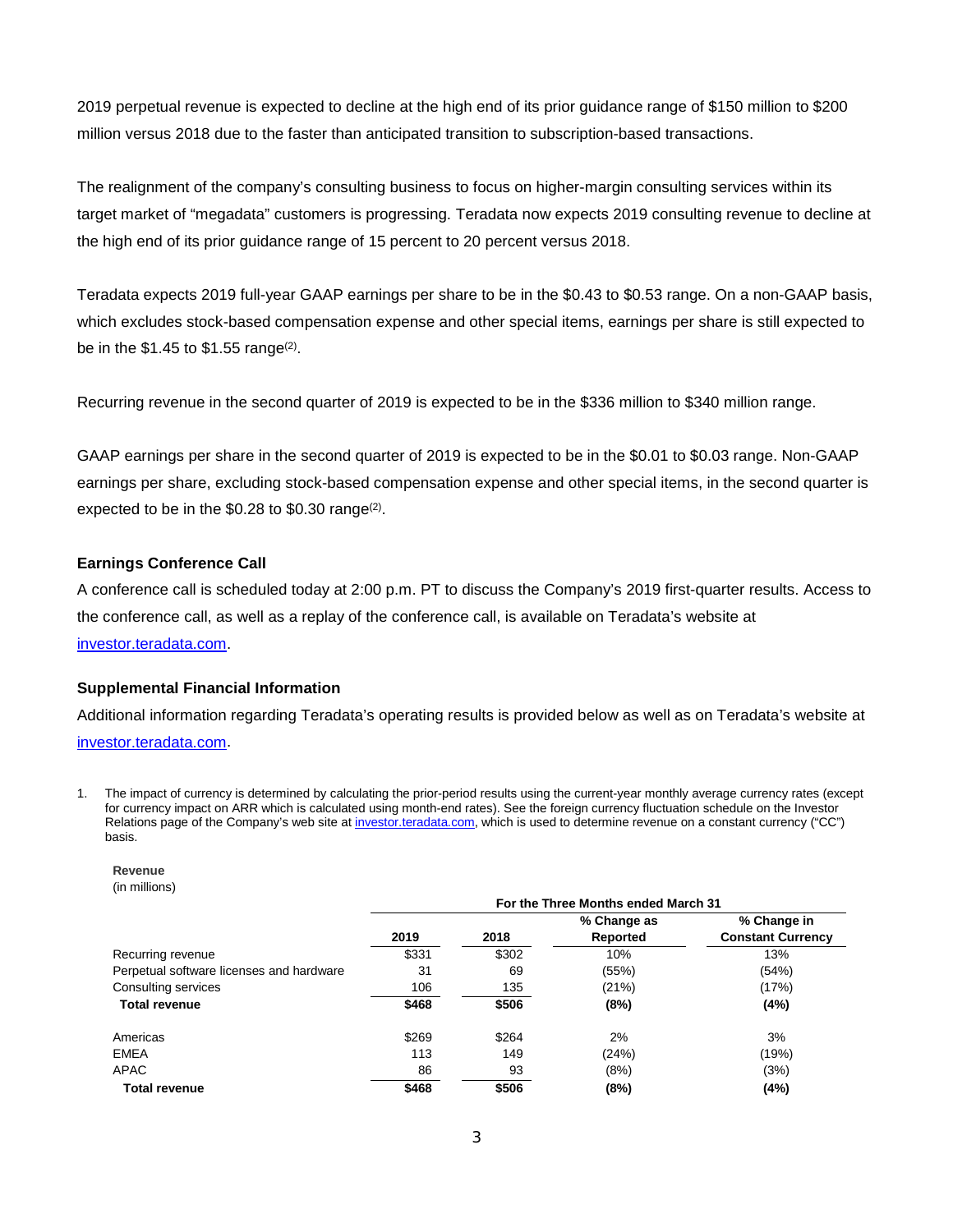|                                 |         |         | As of March 31  |                          |
|---------------------------------|---------|---------|-----------------|--------------------------|
|                                 | 2019    | 2018    | % Change as     | % Change in              |
|                                 |         |         | <b>Reported</b> | <b>Constant Currency</b> |
| Annual recurring revenue (ARR)* | \$1.319 | \$1,206 | 9%              | 12%                      |

\* Annual recurring revenue is defined as the annual value at a point in time of all recurring contracts, including subscription, software upgrade rights, maintenance and managed services.

2. Teradata reports its results in accordance with GAAP. However, as described below, the Company believes that certain non-GAAP measures such as non-GAAP gross profit, non-GAAP operating income, non-GAAP net income, and non-GAAP earnings per diluted share, or EPS, all of which exclude certain items (as well as free cash flow) are useful for investors. Our non-GAAP measures are not meant to be considered in isolation or as substitutes for, or superior to, results determined in accordance with GAAP, and should be read only in conjunction with our condensed consolidated financial statements prepared in accordance with GAAP.

The following tables reconcile Teradata's actual and projected results and EPS under GAAP to the Company's actual and projected non-GAAP results and EPS for the periods presented, which exclude certain specified items. Our management internally uses supplemental non-GAAP financial measures, such as gross profit, operating income, net income and EPS, excluding certain items, to understand, manage and evaluate our business and support operating decisions on a regular basis. The Company believes such non-GAAP financial measures (1) provide useful information to investors regarding the underlying business trends and performance of the Company's ongoing operations, (2) are useful for period-over-period comparisons of such operations and results, that may be more easily compared to peer companies and allow investors a view of the Company's operating results excluding stock-based compensation expense and special items, (3) provide useful information to management and investors regarding present and future business trends, and (4) provide consistency and comparability with past reports and projections of future results.

Teradata's reconciliation of GAAP to non-GAAP results included in this release.

| (in millions, except per share data)                                 | For the<br><b>Three Months</b><br>ended March 31 |           |           |
|----------------------------------------------------------------------|--------------------------------------------------|-----------|-----------|
| <b>Gross Profit:</b>                                                 | 2019                                             | 2018      | %<br>Chg. |
| <b>GAAP Gross Profit</b>                                             | \$224                                            | \$223     | 0%        |
| % of Revenue                                                         | 47.9%                                            | 44.1%     |           |
| Excluding:                                                           |                                                  |           |           |
| Stock-based compensation expense                                     | 3                                                | 4         |           |
| Acquisition, integration, reorganization<br>related, and other costs | 3                                                | 3         |           |
| Amortization of capitalized software                                 | 11                                               | 15        |           |
| Non-GAAP Gross Profit                                                | \$241                                            | \$245     | (2%)      |
| % of Revenue                                                         | 51.5%                                            | 48.4%     |           |
| Operating (Loss) / Income                                            |                                                  |           |           |
| <b>GAAP Operating Loss</b>                                           | \$(5)                                            | \$(4)     | (25%)     |
| % of Revenue                                                         | $(1.1\%)$                                        | (0.8% )   |           |
| Excluding:                                                           |                                                  |           |           |
| Stock-based compensation expense                                     | 15                                               | 19        |           |
| Amortization of acquisition-related<br>intangible assets             | 2                                                | 2         |           |
| Acquisition, integration, reorganization<br>related, and other costs | 18                                               | 3         |           |
| Amortization of capitalized software                                 | 11                                               | 15        |           |
| Non-GAAP Operating Income                                            | \$41                                             | \$35      | 17%       |
| % of Revenue                                                         | 8.8%                                             | 6.9%      |           |
| Net (Loss) / Income                                                  |                                                  |           |           |
| <b>GAAP Net Loss</b>                                                 | \$(10)                                           | \$(7)     | (43%)     |
| % of Revenue                                                         | $(2.1\%)$                                        | $(1.4\%)$ |           |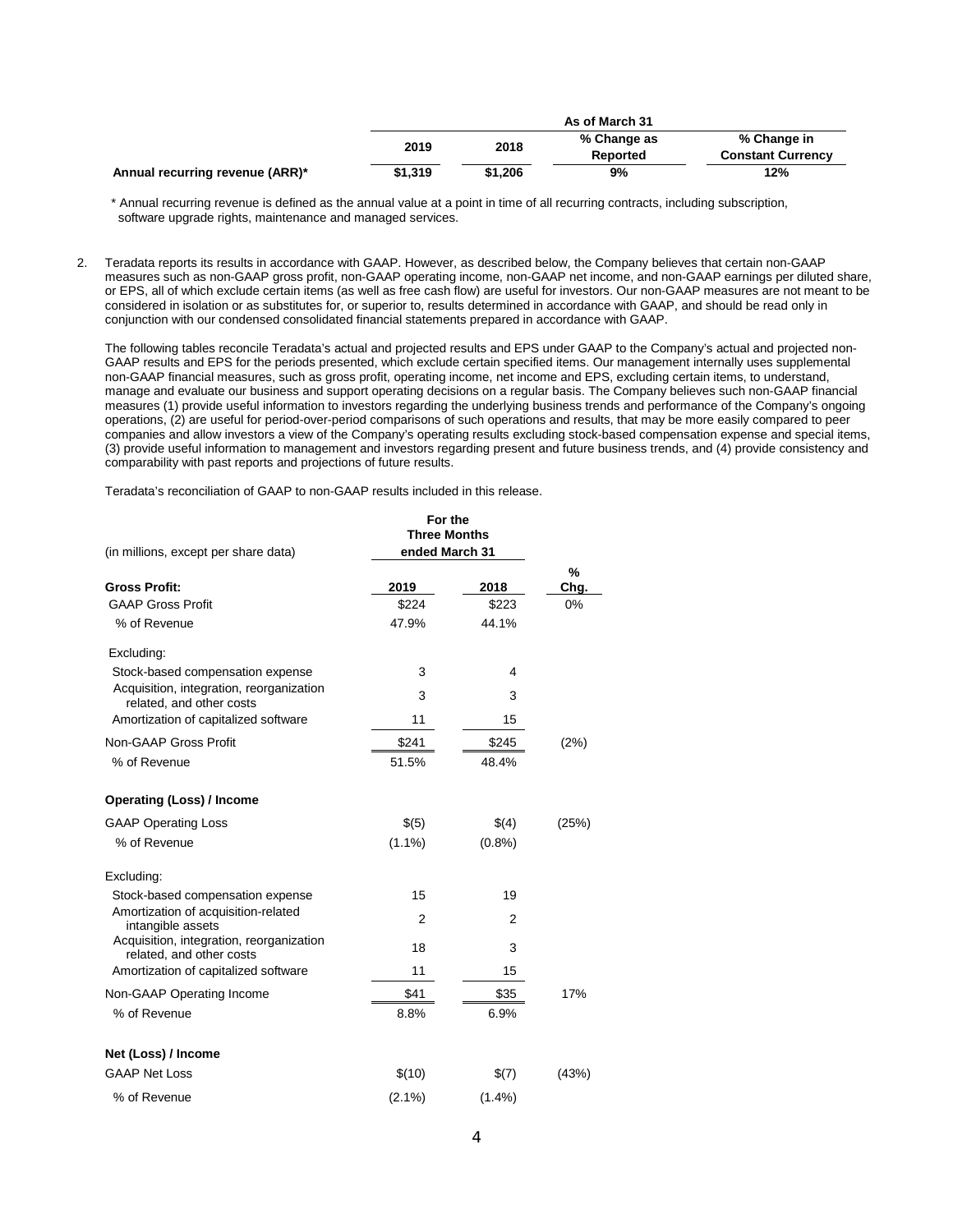| Excluding:                                                           |      |      |     |
|----------------------------------------------------------------------|------|------|-----|
| Stock-based compensation expense                                     | 15   | 19   |     |
| Amortization of acquisition-related<br>intangible assets             | 2    | 2    |     |
| Acquisition, integration, reorganization<br>related, and other costs | 18   | 3    |     |
| Amortization of capitalized software                                 | 11   | 15   |     |
| Income tax adjustments*                                              | (10) | (9)  |     |
| Non-GAAP Net Income                                                  | \$26 | \$23 | 13% |
| % of Revenue                                                         | 5.6% | 4.5% |     |

|                                                                      | For the Three Months<br>ended March 31 |          |                                 |                     |  |  |
|----------------------------------------------------------------------|----------------------------------------|----------|---------------------------------|---------------------|--|--|
| <b>Earnings Per Share:</b>                                           | 2019                                   | 2018     | 2019 Q <sub>2</sub><br>Guidance | 2019 FY<br>Guidance |  |  |
| GAAP (Loss) Per Share                                                | \$(0.09)                               | \$(0.06) | $$0.01 - $0.03$                 | $$0.43 - $0.53$     |  |  |
| Excluding:                                                           |                                        |          |                                 |                     |  |  |
| Stock-based compensation expense                                     | 0.13                                   | 0.16     | 0.18                            | 0.68                |  |  |
| Amortization of acquisition-related intangible<br>assets             | 0.02                                   | 0.02     | 0.01                            | 0.04                |  |  |
| Acquisition, integration, reorganization<br>related, and other costs | 0.15                                   | 0.02     | 0.08                            | 0.28                |  |  |
| Amortization of capitalized software                                 | 0.09                                   | 0.12     | 0.08                            | 0.28                |  |  |
| Income tax adjustments*                                              | (0.09)                                 | (0.07)   | (0.08)                          | (0.26)              |  |  |
| Impact of dilution**                                                 | 0.01                                   |          |                                 |                     |  |  |
| Non-GAAP Diluted Earnings Per Share                                  | \$0.22                                 | \$0.19   | $$0.28 - $0.30$                 | $$1.45 - $1.55$     |  |  |

\* Represents the income tax effect of the pre-tax adjustments to reconcile GAAP to Non-GAAP income based on the applicable jurisdictional statutory tax rate of the underlying item in addition to the tax impact for U.S. tax reform. Including the income tax effect assists investors in understanding the tax provision associated with those adjustments and the effective tax rate related to the underlying business and performance of the Company's ongoing operations. As a result of these adjustments, the Company's non-GAAP effective tax rate for the first quarter of 2019 was 27.8% and 25.8% in the first quarter of 2018.

\*\* Represents the impact to earnings per share as a result of moving from basic to diluted shares.

3. As described below, the Company believes that free cash flow is a useful non-GAAP measure for investors. Teradata defines free cash flow as cash provided/used by operating activities less capital expenditures for property and equipment, and additions to capitalized software. Free cash flow does not have a uniform definition under GAAP and therefore, Teradata's definition may differ from other companies' definitions of this measure. Teradata's management uses free cash flow to assess the financial performance of the Company and believes it is useful for investors because it relates the operating cash flow of the Company to the capital that is spent to continue and improve business operations. In particular, free cash flow indicates the amount of cash generated after capital expenditures for, among other things, investment in the Company's existing businesses, strategic acquisitions, strengthening the Company's balance sheet, repurchase of the Company's stock and repayment of the Company's debt obligations, if any. Free cash flow does not represent the residual cash flow available for discretionary expenditures since there may be other nondiscretionary expenditures that are not deducted from the measure. This non-GAAP measure is not meant to be considered in isolation, as a substitute for, or superior to, results determined in accordance with GAAP, and should be read only in conjunction with our condensed consolidated financial statements prepared in accordance with GAAP.

| (in millions)                                                                  | For the<br><b>Three Months</b><br>ended March 31 |            |  |
|--------------------------------------------------------------------------------|--------------------------------------------------|------------|--|
|                                                                                | 2019                                             | 2018       |  |
| Cash provided by operating activities (GAAP)<br>Less capital expenditures for: | \$49                                             | \$184      |  |
| Expenditures for property and equipment<br>Additions to capitalized software   | (15)<br>(1)                                      | (26)<br>2) |  |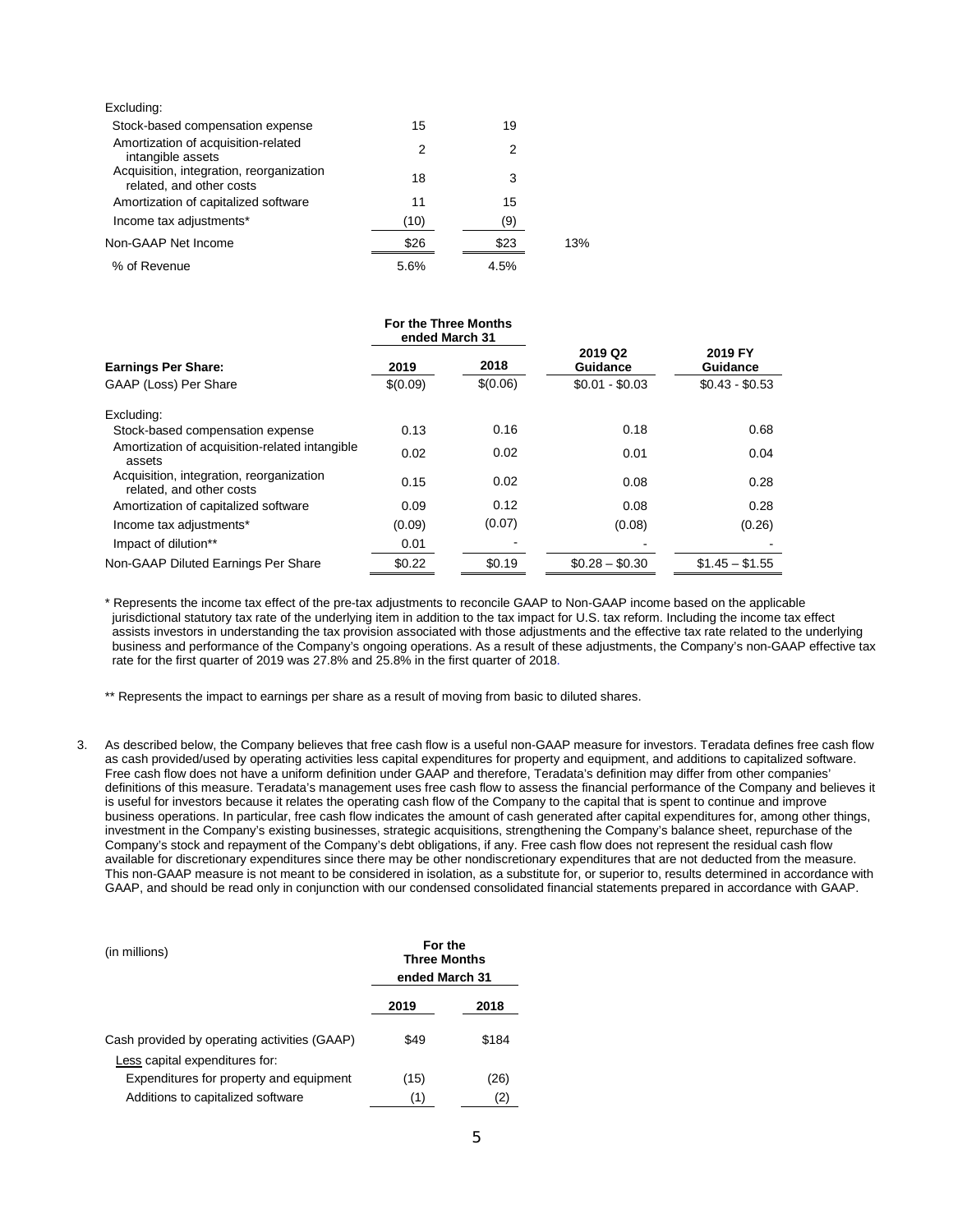| Total capital expenditures        | (16) | (28)  |
|-----------------------------------|------|-------|
| Free Cash Flow (non-GAAP measure) | \$33 | \$156 |

Teradata used \$29 million of cash in the first quarter of 2019 related to reorganizing and restructuring its operations and its go-tomarket functions to align to its strategy.

#### **Note to Investors**

This news release contains forward-looking statements within the meaning of Section 21E of the Securities and Exchange Act of 1934. Forwardlooking statements generally relate to opinions, beliefs and projections of expected future financial and operating performance, business trends, and market conditions, among other things. These forward-looking statements are based upon current expectations and assumptions and involve risks and uncertainties that could cause actual results to differ materially, including the factors discussed in this release and those relating to: the global economic environment and business conditions in general or on the ability of our suppliers to meet their commitments to us, or the timing of purchases by our current and potential customers; the rapidly changing and intensely competitive nature of the information technology industry and the data analytics business; fluctuations in our operating results, including as a result of the pace and extent to which customers shift from perpetual to subscription-based licenses; our ability to realize the anticipated benefits of our business transformation program or other restructuring and cost saving initiatives; risks inherent in operating in foreign countries, including foreign currency fluctuations; risks associated with data privacy, cyberattacks and maintaining secure and effective internal information technology and control systems; the timely and successful development, production or acquisition and market acceptance of new and existing products and services; tax rates; turnover of workforce and the ability to attract and retain skilled employees; protecting our intellectual property; availability and successful exploitation of new alliance and acquisition opportunities; recurring revenue may decline or fail to be renewed; the impact on our business and financial reporting from changes in accounting rules; and other factors described from time to time in Teradata's filings with the U.S. Securities and Exchange Commission, including its annual report on Form 10-K and subsequent quarterly reports on Forms 10-Q, as well as the Company's annual report to stockholders. Teradata does not undertake any obligation to publicly update or revise any forward-looking statements, whether as a result of new information, future events or otherwise, except as required by law.

#### **About Teradata**

Teradata transforms how businesses work and people live through the power of data. Teradata leverages all of the data, all of the time, so you can analyze anything, deploy anywhere, and deliver analytics that matter. We call this pervasive data intelligence. And it's the answer to the complexity, cost, and inadequacy of today's approach to analytics. Get the answer at [teradata.com.](http://www.teradata.com/)

Teradata and the Teradata logo are trademarks or registered trademarks of Teradata Corporation and/or its affiliates in the U.S. and worldwide.

# # #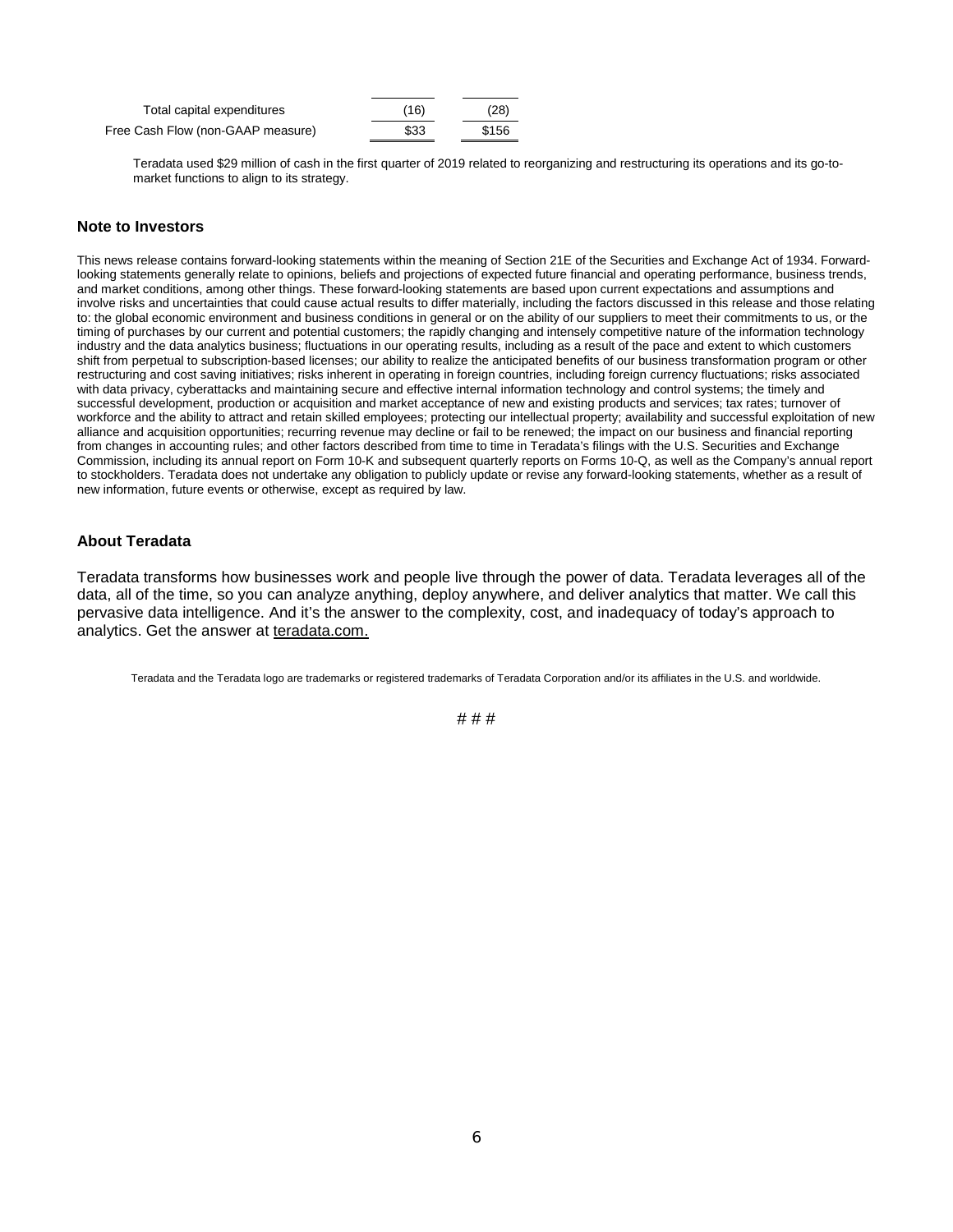## **TERADATA CORPORATION CONDENSED CONSOLIDATED STATEMENTS OF LOSS (in millions, except per share amounts - unaudited)**

|                                              | For the Period Ended March 31 |                         |           |       |
|----------------------------------------------|-------------------------------|-------------------------|-----------|-------|
|                                              | <b>Three Months</b>           |                         |           |       |
|                                              | 2019                          |                         | 2018      | % Chg |
| Revenue                                      |                               |                         |           |       |
| Recurring                                    | \$<br>331                     | \$                      | 302       | 10%   |
| Perpetual software licenses and hardware     | 31                            |                         | 69        | (55%) |
| Consulting services                          | 106                           |                         | 135       | (21%) |
| <b>Total revenue</b>                         | 468                           |                         | 506       | (8%)  |
| Gross profit                                 |                               |                         |           |       |
| Recurring                                    | 225                           |                         | 212       |       |
| % of Revenue                                 | 68.0%                         |                         | 70.2%     |       |
| Perpetual software licenses and hardware     | 6                             |                         | 21        |       |
| % of Revenue                                 | 19.4%                         |                         | 30.4%     |       |
| Consulting services                          | (7)                           |                         | (10)      |       |
| % of Revenue                                 | (6.6%)                        |                         | $(7.4\%)$ |       |
| <b>Total gross profit</b>                    | 224                           |                         | 223       |       |
| % of Revenue                                 | 47.9%                         |                         | 44.1%     |       |
| Selling, general and administrative expenses | 151                           |                         | 152       |       |
| Research and development expenses            | 78                            |                         | 75        |       |
| Loss from operations                         | (5)                           |                         | (4)       |       |
| % of Revenue                                 | $(1.1\%)$                     |                         | (0.8%)    |       |
| Other expense, net                           | (5)                           |                         | (4)       |       |
| Loss before income taxes                     | (10)                          |                         | (8)       |       |
| % of Revenue                                 | $(2.1\%)$                     |                         | (1.6%)    |       |
| Income tax benefit                           |                               |                         | (1)       |       |
| % Tax rate                                   |                               |                         | 12.5%     |       |
| <b>Net loss</b>                              | \$<br>(10)                    | \$                      | (7)       |       |
| % of Revenue                                 | (2.1%)                        |                         | $(1.4\%)$ |       |
| Net loss per common share                    |                               |                         |           |       |
| Basic                                        | \$<br>(0.09)                  | $\,$                    | (0.06)    |       |
| Diluted                                      | \$<br>(0.09)                  | $\sqrt[6]{\frac{1}{2}}$ | (0.06)    |       |
| Weighted average common shares outstanding   |                               |                         |           |       |
| Basic                                        | 117.1                         |                         | 121.4     |       |
| Diluted                                      | 117.1                         |                         | 121.4     |       |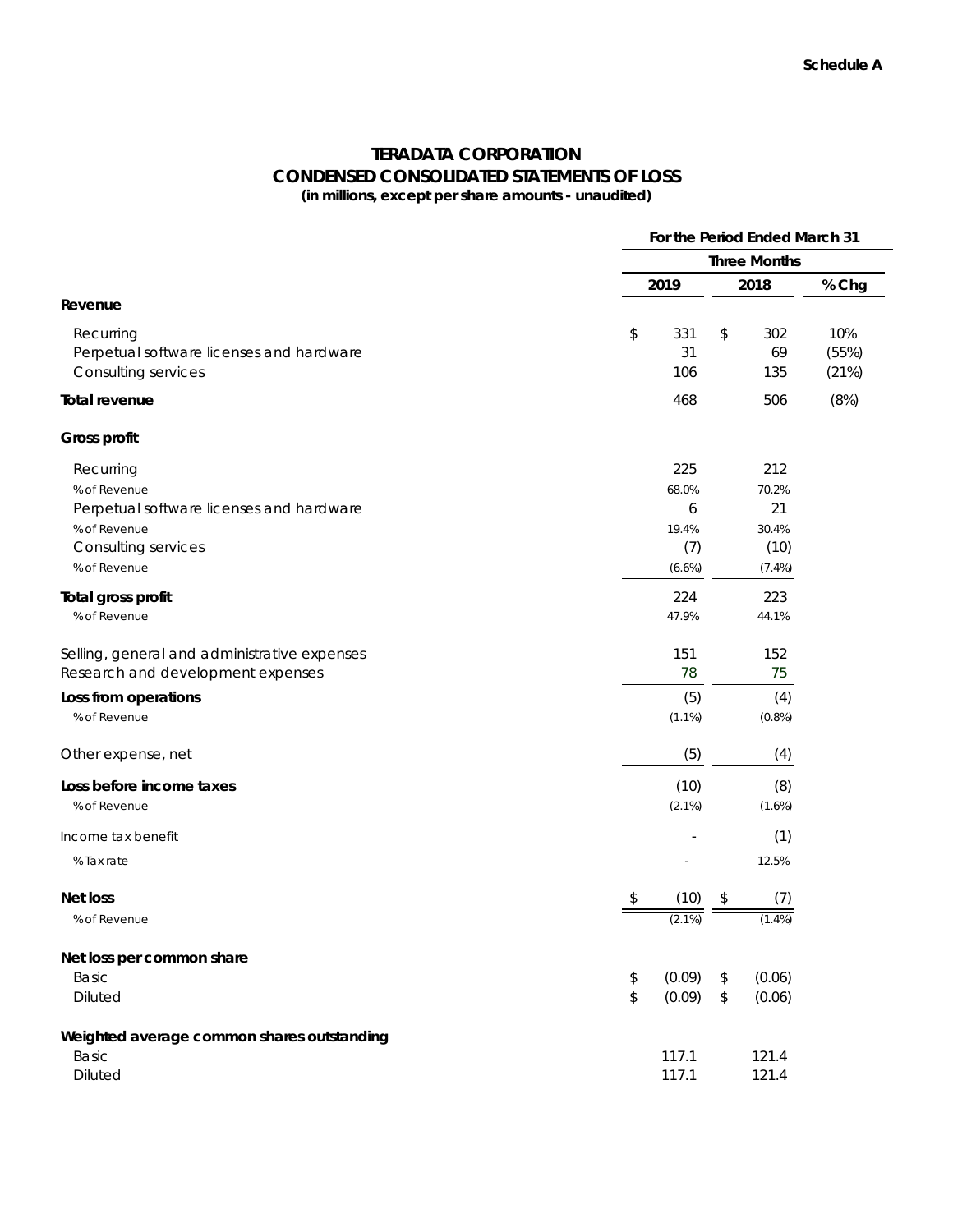#### **CONDENSED CONSOLIDATED BALANCE SHEETS (in millions - unaudited) TERADATA CORPORATION**

|                                                                                                                                                                                                                                                                        | March 31,<br>2019                              | December 31,<br>2018                       | March 31,<br>2018                      |  |
|------------------------------------------------------------------------------------------------------------------------------------------------------------------------------------------------------------------------------------------------------------------------|------------------------------------------------|--------------------------------------------|----------------------------------------|--|
| Assets                                                                                                                                                                                                                                                                 |                                                |                                            |                                        |  |
| Current assets<br>Cash and cash equivalents<br>Accounts receivable, net<br>Inventories<br>Other current assets                                                                                                                                                         | \$<br>723<br>445<br>52<br>82                   | \$<br>715<br>588<br>28<br>97               | \$<br>939<br>451<br>43<br>97           |  |
| <b>Total current assets</b>                                                                                                                                                                                                                                            | 1,302                                          | 1,428                                      | 1,530                                  |  |
| Property and equipment, net<br>Capitalized software, net<br>Right of use assets - operating lease, net<br>Goodwill                                                                                                                                                     | 303<br>60<br>60<br>396                         | 295<br>72<br>395                           | 172<br>107<br>401                      |  |
| Acquired intangible assets, net<br>Deferred income taxes<br>Other assets                                                                                                                                                                                               | 14<br>66<br>85                                 | 16<br>67<br>87                             | 21<br>58<br>66                         |  |
| <b>Total assets</b>                                                                                                                                                                                                                                                    | \$<br>2,286                                    | \$<br>2,360                                | \$<br>2,355                            |  |
| Liabilities and stockholders' equity                                                                                                                                                                                                                                   |                                                |                                            |                                        |  |
| <b>Current liabilities</b><br>Current portion of long-term debt<br>Current portion of finance lease liability<br>Current portion of operating lease liability<br>Accounts payable<br>Payroll and benefits liabilities<br>Deferred revenue<br>Other current liabilities | \$<br>25<br>21<br>17<br>99<br>103<br>569<br>80 | \$<br>19<br>17<br>141<br>224<br>490<br>118 | \$<br>68<br>110<br>110<br>532<br>93    |  |
| <b>Total current liabilities</b>                                                                                                                                                                                                                                       | 914                                            | 1,009                                      | 913                                    |  |
| Long-term debt<br>Finance lease liability<br>Operating lease liability<br>Pension and other postemployment plan liabilities<br>Long-term deferred revenue<br>Deferred tax liabilities<br>Other liabilities                                                             | 472<br>38<br>48<br>104<br>100<br>4<br>139      | 478<br>30<br>113<br>105<br>3<br>127        | 456<br>111<br>72<br>9<br>150           |  |
| <b>Total liabilities</b>                                                                                                                                                                                                                                               | 1,819                                          | 1,865                                      | 1,711                                  |  |
| Stockholders' equity<br>Common stock<br>Paid-in capital<br>Accumulated deficit<br>Accumulated other comprehensive loss                                                                                                                                                 | 1<br>1,466<br>(891)<br>(109)                   | 1<br>1,418<br>(823)<br>(101)               | $\mathbf{1}$<br>1,350<br>(637)<br>(70) |  |
| Total stockholders' equity                                                                                                                                                                                                                                             | 467                                            | 495                                        | 644                                    |  |
| Total liabilities and stockholders' equity                                                                                                                                                                                                                             | 2,286<br>\$                                    | 2,360<br>\$                                | 2,355<br>\$                            |  |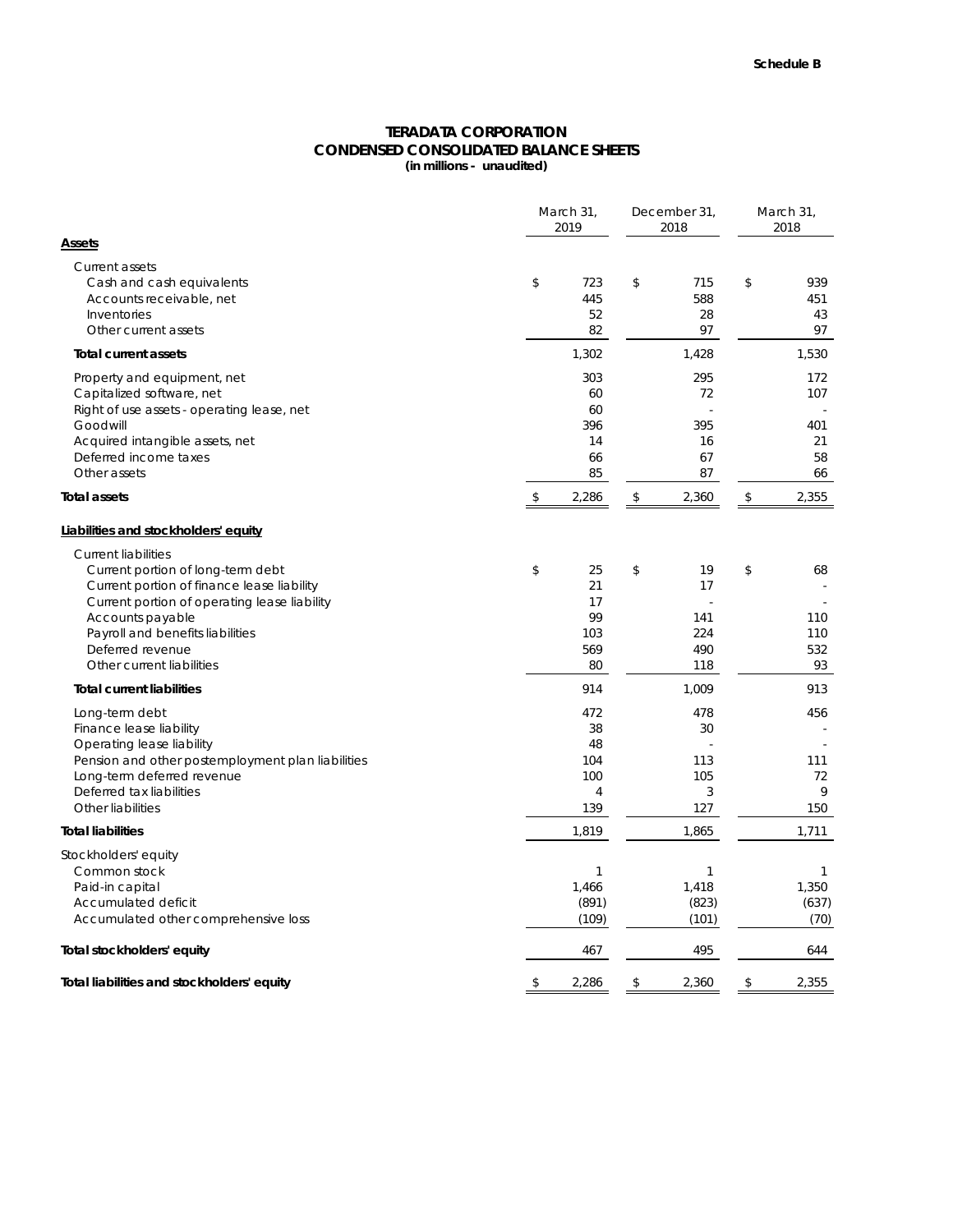## **TERADATA CORPORATION CONDENSED CONSOLIDATED STATEMENTS OF CASH FLOWS (in millions - unaudited)**

|                                                                   | For the Period Ended March 31 |                     |                |  |  |
|-------------------------------------------------------------------|-------------------------------|---------------------|----------------|--|--|
|                                                                   |                               | <b>Three Months</b> |                |  |  |
|                                                                   | 2019                          |                     | 2018           |  |  |
| <b>Operating activities</b>                                       |                               |                     |                |  |  |
| Net loss                                                          | \$<br>(10)                    | \$                  | (7)            |  |  |
| Adjustments to reconcile net loss to net cash provided            |                               |                     |                |  |  |
| by operating activities:                                          |                               |                     |                |  |  |
| Depreciation and amortization                                     | 37                            |                     | 34             |  |  |
| Stock-based compensation expense                                  | 15                            |                     | 19             |  |  |
| Deferred income taxes                                             | $\overline{2}$                |                     | (5)            |  |  |
| Changes in assets and liabilities:                                |                               |                     |                |  |  |
| Receivables                                                       | 143                           |                     | 83             |  |  |
| Inventories                                                       | (24)                          |                     | (13)           |  |  |
| Current payables and accrued expenses                             | (171)                         |                     | (27)           |  |  |
| Deferred revenue                                                  | 74                            |                     | 124            |  |  |
| Other assets and liabilities                                      | (17)                          |                     | (24)           |  |  |
| Net cash provided by operating activities                         | 49                            |                     | 184            |  |  |
| Investing activities                                              |                               |                     |                |  |  |
| Expenditures for property and equipment                           | (15)                          |                     | (26)           |  |  |
| Additions to capitalized software                                 | (1)                           |                     | (2)            |  |  |
| Net cash used in investing activities                             | (16)                          |                     | (28)           |  |  |
| <b>Financing activities</b>                                       |                               |                     |                |  |  |
| Repurchases of common stock                                       | (56)                          |                     | (60)           |  |  |
| Repayments of long-term borrowings                                |                               |                     | (15)           |  |  |
| Repayments of credit facility borrowings                          |                               |                     | (240)          |  |  |
| Payments of finance leases                                        | (3)                           |                     |                |  |  |
| Other financing activities, net                                   | 33                            |                     | 10             |  |  |
| Net cash used in financing activities                             | (26)                          |                     | (305)          |  |  |
| Effect of exchange rate changes on cash and cash equivalents      | 1                             |                     | $\blacksquare$ |  |  |
| Increase (decrease) in cash, cash equivalents and restricted cash | 8                             |                     | (149)          |  |  |
| Cash, cash equivalents and restricted cash at beginning of period | 716                           |                     | 1,089          |  |  |
| Cash, cash equivalents and restricted cash at end of period       | \$<br>724                     | \$                  | 940            |  |  |
| Supplemental cash flow disclosure:                                |                               |                     |                |  |  |
| Non-cash investing and financing activities:                      |                               |                     |                |  |  |
| Assets acquired by finance leases                                 | \$<br>15                      | \$                  |                |  |  |
| Assets acquired by operating leases                               | \$<br>3                       | \$                  |                |  |  |
|                                                                   |                               |                     |                |  |  |